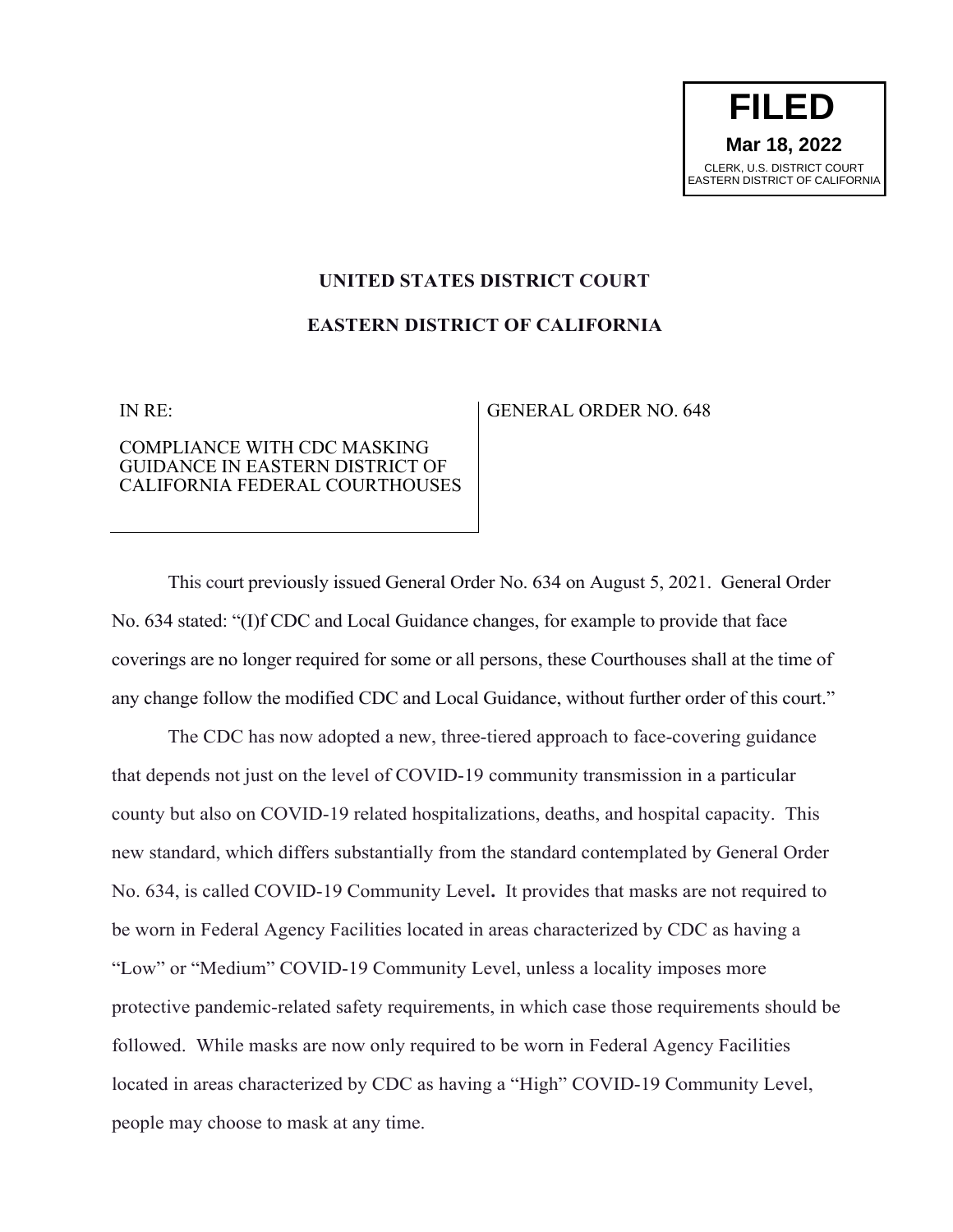Local Guidance also has changed since General Order No. 634 issued.Sacramento and Fresno Counties are now following California Department of Public Health Guidance. As of March 1, 2022, the State of California has lifted its requirement that unvaccinated persons be masked in indoor public settings and businesses and instead now simply strongly recommends that all persons, regardless of vaccination status, continue to mask while in these settings. The State maintains a requirement of universal masking in specified "high risk" settings, which are not defined to include courthouses.

As provided by Executive Order 13991, issued on January 20, 2021, Federal agencies must follow CDC guidelines for mask-wearing and other public health measures in GSA controlled buildings. While this Executive Order does not bind the judiciary, the Facility Security Committees for the Robert T. Matsui United States Courthouse in Sacramento and the Robert E. Coyle United States Courthouse in Fresno have both voted to follow CDC Guidance for the public areas of those courthouses. Given that the CDC and Local Guidance now differ, notwithstanding changes in both reflecting similar trends, following CDC Guidance achieves greater clarity than that provided by maintaining General Order No. 634.

The most recent CDC COVID-19 Community Level Guidance, updated March 10, 2022, shows Sacramento County as having a "Low" COVID-19 Community Level and Fresno County as having a "Medium" COVID-19 Community Level. While Sacramento and surrounding counties have been in the "Medium" or "Low" COVID-19 Community Level for over two weeks, Fresno and most surrounding counties have just transitioned to the "Medium" COVID-19 Community Level. Given the recent transition of Fresno area counties, and proceeding with an abundance of caution, the court believes a delay in the effective date for implementation of CDC Guidance is warranted for the common areas in the Coyle Courthouse.

NOW THEREFORE, in light of the best information available to the Eastern District of California at this time and in order to provide as much clarity and certainty as possible in the face of changing circumstances, I hereby issue the following Order: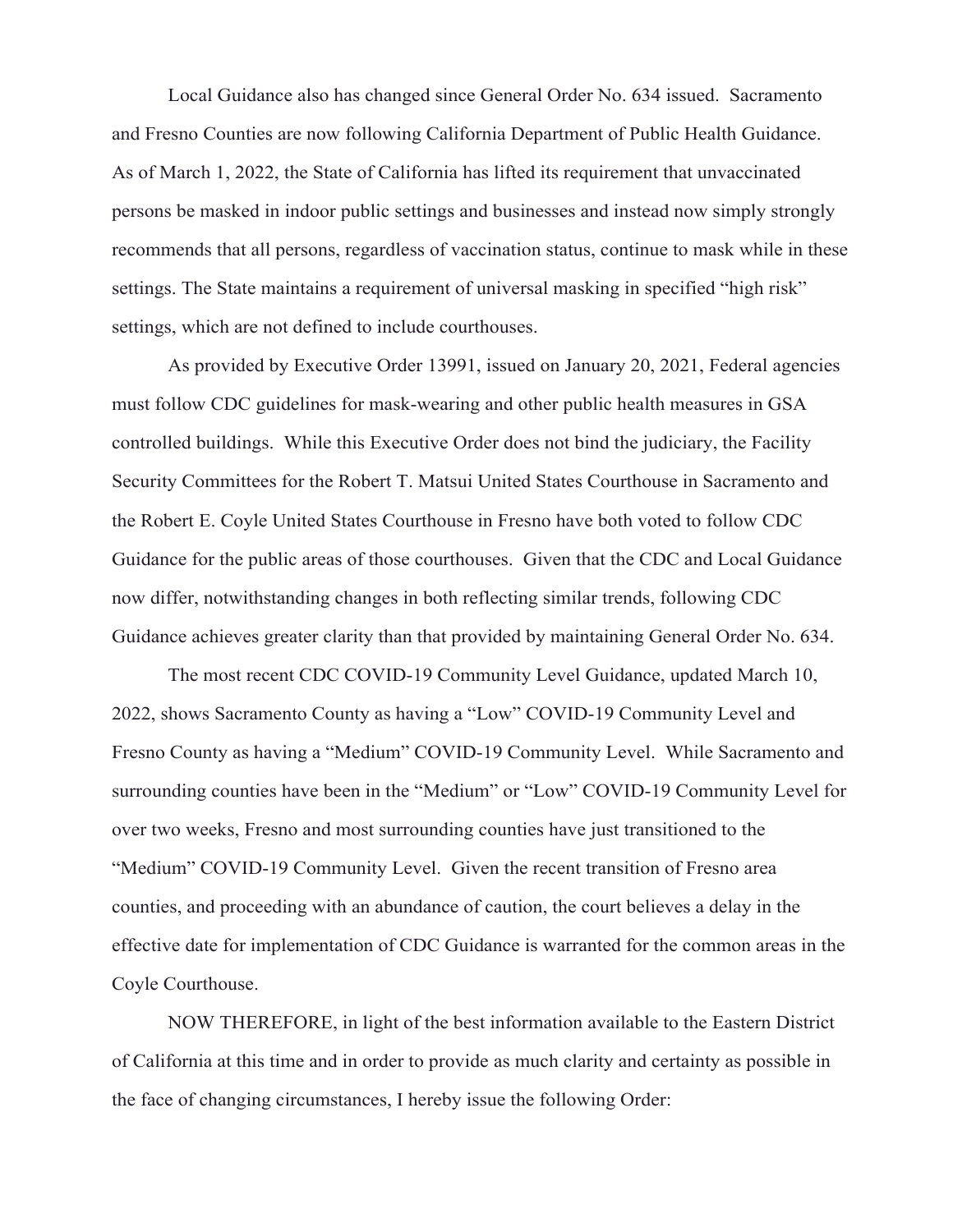Effective immediately at the Robert T. Matsui United States Courthouse in Sacramento, attorneys, court staff, and other authorized courthouse visitors shall comply with current CDC Guidance in public spaces of the Matsui Courthouse. At the Robert E. Coyle United States Courthouse in Fresno, attorneys, court staff, and other authorized courthouse visitors shall comply with current CDC Guidance in the public spaces of the Coyle Courthouse effective March 28, 2022.

The CDC Guidance will continue to provide the standard for masking in the common areas of the Matsui and Coyle Courthouses. In other words, if Sacramento County or Fresno County should move back into the "High" COVID-19 Community Level, masking will again be required at the courthouse located in that county. Subsequently should the CDC COVID-19 Community Level in either county drop back to "Low" or "Medium" COVID-19 Community Level, masking requirements would adjust to follow the then-current CDC Guidance.

There is, however, a significant exception to this modification of the mask mandate in the public spaces in both the Sacramento and Fresno United States Courthouses. Proceedings in these two courthouses often require the presence of large numbers of people travelling from many of the Eastern District's thirty-four (34) counties who cannot avoid entering the courthouses to gather indoors, or who may be travelling from counties with other COVID-19 Community Levels higher than Sacramento or Fresno Counties. The Court therefore will require that face coverings be properly worn during all court proceedings (including inperson hearings, all phases of jury trials, and grand jury proceedings) regardless of whether Sacramento or Fresno County is categorized by the CDC as "Low," "Medium," or "High" risk, **unless** the presiding judge in a proceeding orders otherwise. A presiding judge may also require that jury panel members be masked from the time they enter a courthouse until they report to that judge's courtroom.

Tenant Agencies shall continue to determine the masking requirements for their employees and visitors in their private agency space.